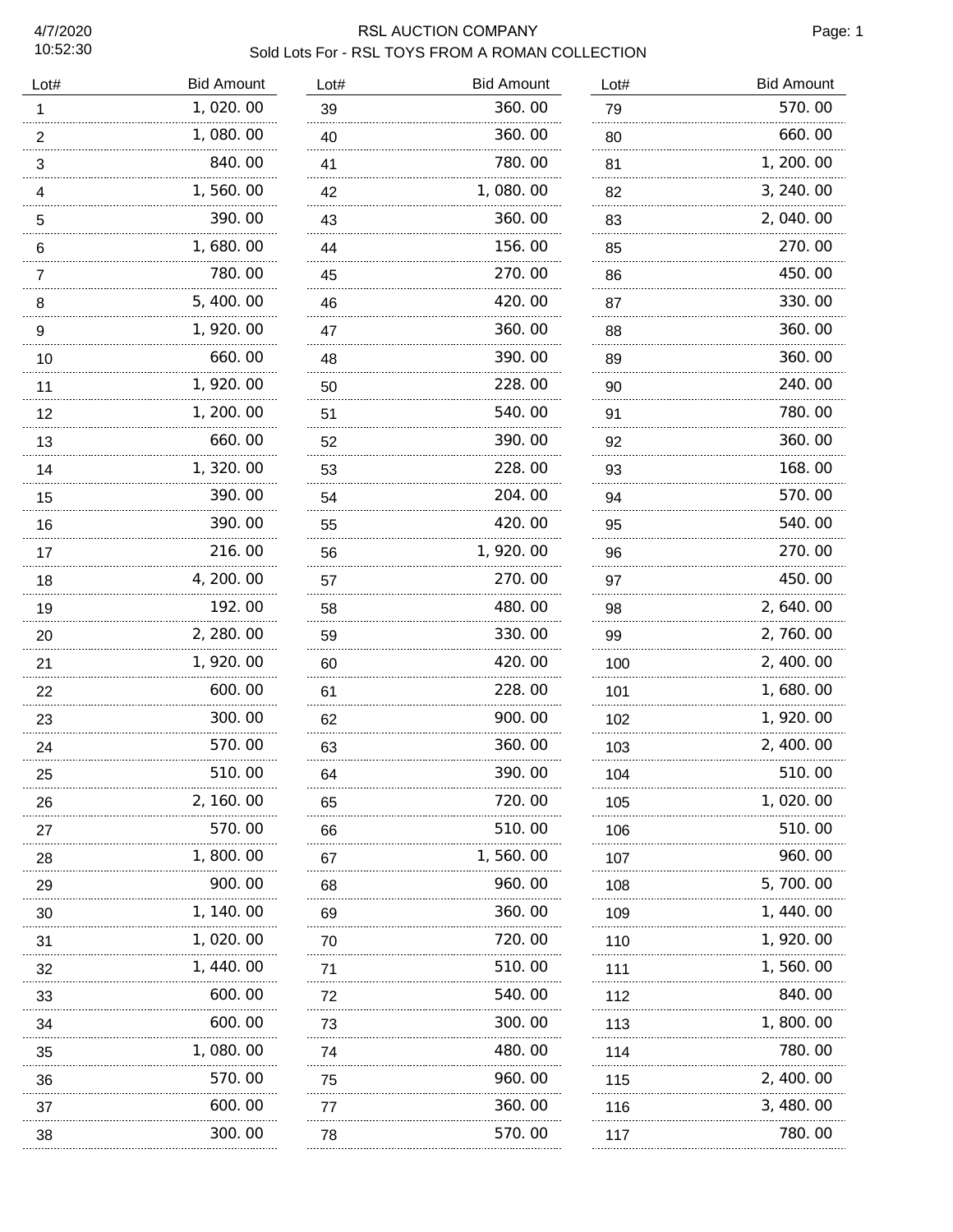#### RSL AUCTION COMPANY Page: 2 Sold Lots For - RSL TOYS FROM A ROMAN COLLECTION

| Lot# | <b>Bid Amount</b> | Lot# | <b>Bid Amount</b> | Lot# | <b>Bid Amount</b> |
|------|-------------------|------|-------------------|------|-------------------|
| 118  | 7, 200.00         | 156  | 780.00            | 194  | 900.00            |
| 119  | 390.00            | 157  | 840.00            | 195  | 1, 140.00         |
| 120  | 720.00            | 158  | 720.00            | 196  | 300.00            |
| 121  | 1,560.00          | 159  | 1,320.00          | 197  | 330.00            |
| 122  | 1, 140.00         | 160  | 2,520.00          | 198  | 204.00            |
| 123  | 900.00            | 161  | 5, 100.00         | 199  | 240.00            |
| 124  | 1, 140.00         | 162  | 1,440.00          | 200  | 156.00            |
| 125  | 4,800.00          | 163  | 900.00            | 201  | 330.00            |
| 126  | 2,040.00          | 164  | 1,320.00          | 202  | 390.00            |
| 127  | 2, 160.00         | 165  | 900.00            | 203  | 360.00            |
| 128  | 5,700.00          | 166  | 1,560.00          | 204  | 510.00            |
| 129  | 3,600.00          | 167  | 1,560.00          | 205  | 390.00            |
| 130  | 480.00            | 168  | 3, 240.00         | 206  | 420.00            |
| 131  | 330.00            | 169  | 450.00            | 207  | 450.00            |
| 132  | 270.00            | 170  | 360.00            | 208  | 570.00            |
| 133  | 96.00             | 171  | 660.00            | 209  | 960.00            |
| 134  | 1,020.00          | 172  | 510.00            | 210  | 1, 320.00         |
| 135  | 780.00            | 173  | 168.00            | 211  | 1, 440.00         |
| 136  | 390.00            | 174  | 300.00            | 212  | 330.00            |
| 137  | 204.00            | 175  | 390.00            | 213  | 420.00            |
| 138  | 660.00            | 176  | 450.00            | 214  | 480.00            |
| 139  | 720.00            | 177  | 330.00            | 215  | 1, 140.00         |
| 140  | 420.00            | 178  | 1,800.00          | 216  | 1, 440.00         |
| 141  | 900.00            | 179  | 270.00            | 217  | 510.00            |
| 142  | 1, 080. 00        | 180  | 660.00            | 218  | 900.00            |
| 143  | 780.00            | 181  | 1, 680. 00        | 219  | 540.00            |
| 144  | 960.00            | 182  | 720. 00           | 220  | 240.00            |
| 145  | 480.00            | 183  | 300.00            | 221  | 480.00            |
| 146  | 1, 020. 00        | 184  | 720.00            | 222  | 390.00            |
| 147  | 1, 320. 00        | 185  | 144.00            | 223  | 390.00            |
| 148  | 390.00            | 186  | 1,680.00          | 224  | 360.00            |
| 149  | 720.00            | 187  | 144.00            | 225  | 300.00            |
| 150  | 510.00            | 188  | 390.00            | 226  | 540.00            |
| 151  | 1, 800. 00        | 189  | 390.00            | 227  | 1, 200. 00        |
| 152  | 600.00            | 190  | 1, 920. 00        | 228  | 450.00            |
| 153  | 2, 040. 00        | 191  | 2, 160. 00        | 229  | 900.00            |
| 154  | 2, 280. 00        | 192  | 360.00            | 230  | 600.00            |
| 155  | 2, 040. 00        | 193  | 660.00            | 231  | 1, 680. 00        |
|      |                   |      |                   |      |                   |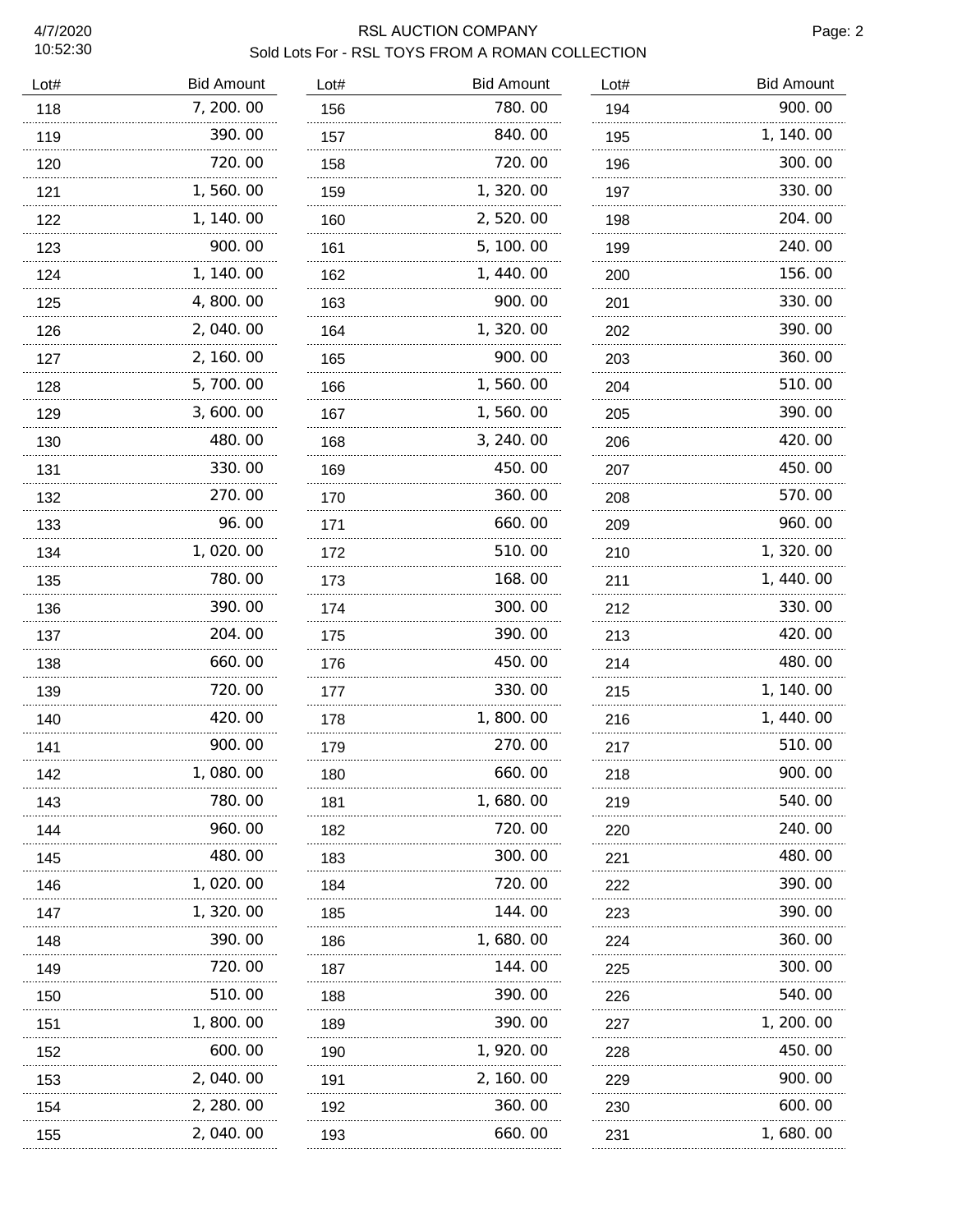#### RSL AUCTION COMPANY **Page: 3** Sold Lots For - RSL TOYS FROM A ROMAN COLLECTION

| Lot# | <b>Bid Amount</b> | Lot#     | <b>Bid Amount</b> | Lot#             | <b>Bid Amount</b> |
|------|-------------------|----------|-------------------|------------------|-------------------|
| 232  | 1, 140.00         | 270      | 780.00            | 309              | 1,680.00          |
| 233  | 2,520.00          | 271      | 1,320.00          | 310              | 120.00            |
| 234  | 1,800.00          | 272<br>. | 1, 320.00         | 312              | 12,000.00         |
| 235  | 570.00            | 273      | 660.00            | 313              | 720.00            |
| 236  | 1, 920. 00        | 274      | 420.00            | 314              | 960.00            |
| 237  | 480.00            | 275      | 420.00            | 315              | 1,800.00          |
| 238  | 420.00            | 276      | 300.00            | 316              | 2, 640.00         |
| 239  | 450.00            | 277      | 1, 320.00         | 317              | 1,560.00          |
| 240  | 720.00            | 278      | 1, 320.00         | 318              | 2, 520.00         |
| 241  | 1, 200. 00        | 279      | 2, 400.00         | 319              | 5, 400.00         |
| 242  | 450.00            | 280      | 1, 920.00         | 321              | 960.00            |
| 243  | 3, 360. 00        | 281      | 2, 160.00         | 321a             | 3, 900. 00        |
| 244  | 1,080.00          | 282      | 2, 160.00         | 321b             | 780.00            |
| 245  | 840.00            | 283      | 2, 400.00         | 321 <sub>c</sub> | 780.00            |
| 246  | 300.00            | 284      | 1, 440.00         | 322              | 420.00            |
| 247  | 660.00            | 285      | 3,900.00          | 323              | 1, 920.00         |
| 248  | 1,680.00          | 286      | 2,880.00          | 324              | 570.00            |
| 249  | 13, 200. 00       | 287      | 4,500.00          | 325              | 1, 200. 00        |
| 250  | 420.00            | 288      | 18,000.00         | 326              | 1,560.00          |
| 251  | 510.00<br>.       | 289      | 3, 240.00         | 327              | 1,560.00          |
| 252  | 600.00            | 290      | 2,880.00          | 328              | 4,500.00          |
| 253  | 330.00            | 291      | 3, 240.00         | 329              | 1, 020. 00        |
| 254  | 660.00            | 292      | 4, 200. 00        | 330              | 480.00            |
| 255  | 330.00            | 293      | 2, 160.00         | 331              | 780.00            |
| 256  | 390.00            | 294      | 6, 600. 00        | 332              | 720.00            |
| 257  | 390.00            | 295      | 3, 360.00         | 333              | 540.00            |
| 258  | 450.00            | 296      | 14, 400. 00       | 334              | 240.00            |
| 259  | 192.00            | 297      | 6,600.00          | 335              | 216.00            |
| 260  | 240.00            | 298      | 9,000.00          | 336              | 480.00            |
| 261  | 168.00            | 299      | 24,000.00         | 337              | 2, 520.00         |
| 262  | 204.00            | 300      | 26, 400.00        | 338              | 480.00            |
| 263  | 300.00            | 301      | 1, 320. 00        | 339              | 840.00            |
| 264  | 204.00            | 302      | 4, 200. 00        | 340              | 510.00            |
| 265  | 132.00            | 303      | 270.00            | 341              | 390.00            |
| 266  | 120.00            | 304      | 4,800.00          | 342              | 204.00            |
| 267  | 132.00            | 306      | 12,000.00         | 343              | 270.00            |
| 268  | 900.00            | 307      | 4,800.00          | 344              | 960.00            |
| 269  | 1, 200. 00        | 308      | 22, 800. 00       | 345              | 420.00            |
|      |                   |          |                   |                  |                   |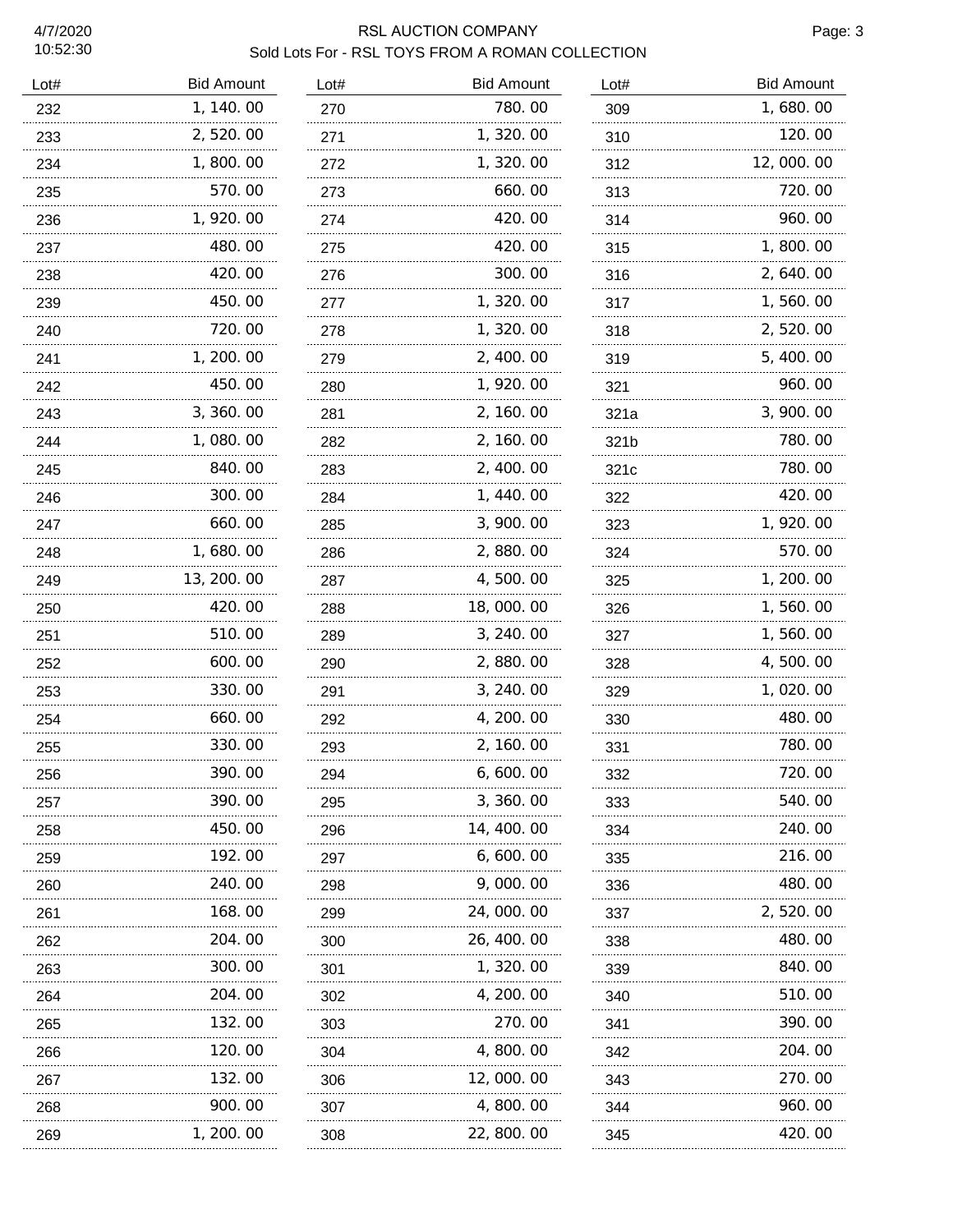# RSL AUCTION COMPANY **Page: 4** Sold Lots For - RSL TOYS FROM A ROMAN COLLECTION

| Lot# | <b>Bid Amount</b> | Lot# | <b>Bid Amount</b> | Lot# | <b>Bid Amount</b> |
|------|-------------------|------|-------------------|------|-------------------|
| 346  | 270.00            | 388  | 420.00            | 426  | 21, 600. 00       |
| 347  | 660.00            | 389  | 270.00            | 429  | 330.00            |
| 348  | 1, 440.00         | 390  | 510.00            | 430  | 390.00            |
| 349  | 1, 200. 00        | 391  | 450.00            | 431  | 360.00            |
| 350  | 270.00            | 392  | 480.00            | 432  | 156.00            |
| 352  | 240.00            | 393  | 540.00            | 433  | 216.00            |
| 354  | 1, 140.00         | 394  | 480.00            | 435  | 1,020.00          |
| 355  | 270.00            | 395  | 600.00            | 436  | 270.00            |
| 356  | 1, 440.00         | 396  | 480.00            | 437  | 570.00            |
| 357  | 660.00            | 397  | 450.00            | 438  | 270.00            |
| 358  | 900.00            | 398  | 480.00            | 439  | 144.00            |
| 359  | 360.00            | 399  | 330.00            | 440  | 300.00            |
| 360  | 390.00            | 400  | 840.00            | 441  | 144.00            |
| 361  | 1, 320.00         | 401  | 2,040.00          | 442  | 1,560.00          |
| 362  | 1,020.00          | 402  | 270.00            | 443  | 480.00            |
| 363  | 2, 640.00         | 403  | 2, 760.00         | 444  | 390.00            |
| 364  | 1,020.00          | 404  | 1, 920.00         | 445  | 4, 800. 00        |
| 365  | 4,800.00          | 405  | 2,760.00          | 446  | 600.00            |
| 366  | 1,020.00          | 406  | 9,000.00          | 447  | 360.00            |
| 367  | 1, 320.00         | 407  | 1,080.00          | 448  | 300.00            |
| 368  | 510.00            | 408  | 2, 280.00         | 449  | 330.00            |
| 369  | 450.00            | 409  | 2,520.00          | 450  | 330.00            |
| 370  | 390.00            | 410  | 660.00            | 451  | 228.00            |
| 371  | 2, 160.00         | 411  | 1, 140.00         | 452  | 660.00            |
| 372  | 2, 520. 00        | 412  | 4, 800. 00        | 453  | 1, 020. 00        |
| 373  | 330.00            | 413  | 900.00            | 454  | 540.00            |
| 374  | 270.00            | 414  | 540.00            | 455  | 132.00            |
| 375  | 510.00            | 415  | 450.00            | 456  | 510.00            |
| 376  | 570.00            | 416  | 840.00            | 457  | 330.00            |
| 377  | 480.00            | 417  | 1, 440. 00        | 458  | 360.00            |
| 378  | 1, 020. 00        | 418  | 300.00            | 459  | 480.00            |
| 381  | 270.00            | 419  | 570.00            | 460  | 960.00            |
| 382  | 270.00            | 420  | 600.00            | 461  | 420.00            |
| 383  | 780.00            | 421  | 360.00            | 462  | 1, 320.00         |
| 384  | 540.00            | 422  | 1,080.00          | 463  | 720.00            |
| 385  | 510.00            | 423  | 2, 760.00         | 464  | 204.00            |
| 386  | 720.00            | 424  | 780.00            | 465  | 480.00            |
| 387  | 390.00            | 425  | 8, 400. 00        | 466  | 1, 140. 00        |
|      |                   |      |                   |      |                   |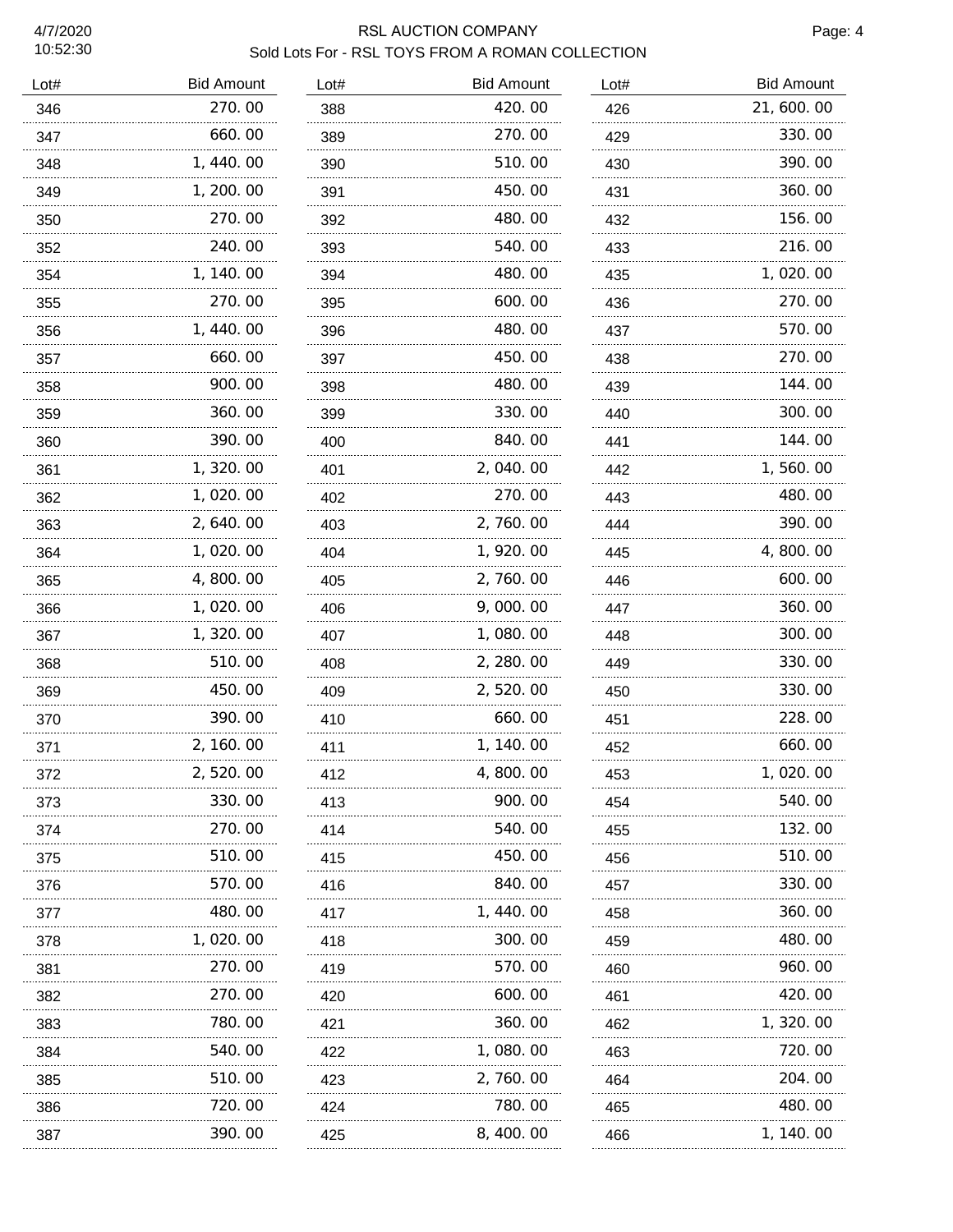# RSL AUCTION COMPANY **Page: 5** Sold Lots For - RSL TOYS FROM A ROMAN COLLECTION

| Lot# | <b>Bid Amount</b> | Lot# | <b>Bid Amount</b> | Lot# | <b>Bid Amount</b> |
|------|-------------------|------|-------------------|------|-------------------|
| 467  | 330.00            | 507  | 2,040.00          | 548  | 540.00            |
| 468  | 420.00            | 508  | 2, 400.00         | 549  | 540.00            |
| 469  | 960.00            | 509  | 4,800.00          | 551  | 132.00            |
| 470  | 1, 920.00         | 510  | 600.00            | 552  | 300.00            |
| 471  | 5,400.00          | 512  | 360.00            | 553  | 780.00            |
| 472  | 1, 200. 00        | 513  | 360.00            | 554  | 330.00            |
| 473  | 720.00            | 514  | 156.00            | 555  | 1,560.00          |
| 474  | 2,880.00          | 515  | 360.00            | 556  | 360.00            |
| 475  | 4,500.00          | 516  | 240.00            | 557  | 420.00            |
| 476  | 2,040.00          | 517  | 330.00            | 558  | 570.00            |
| 477  | 1,920.00          | 518  | 480.00            | 559  | 960.00            |
| 478  | 3, 240.00         | 519  | 360.00            | 560  | 660.00            |
| 479  | 780.00            | 520  | 96.00             | 561  | 780.00            |
| 480  | 720.00            | 521  | 240.00            | 562  | 1,080.00          |
| 481  | 780.00            | 522  | 480.00            | 563  | 450.00            |
| 482  | 450.00            | 523  | 390.00            | 564  | 1, 140.00         |
| 483  | 840.00            | 525  | 1,020.00          | 565  | 300.00            |
| 484  | 1,080.00          | 526  | 480.00            | 566  | 1, 440.00         |
| 485  | 330.00            | 527  | 330.00            | 567  | 330.00            |
| 486  | 660.00            | 528  | 510.00            | 568  | 1, 140. 00        |
| 487  | 360.00            | 529  | 360.00            | 569  | 960.00            |
| 489  | 360.00            | 530  | 108.00            | 570  | 300.00            |
| 490  | 192.00            | 531  | 204.00            | 571  | 600.00            |
| 491  | 840.00            | 532  | 390.00            | 572  | 390.00            |
| 492  | 390. 00           | 533  | 420. OO           | 573  | 720.00            |
| 493  | 360.00            | 534  | 480.00            | 575  | 1, 320.00         |
| 494  | 1, 200. 00<br>.   | 535  | 180.00            | 576  | 720.00            |
| 495  | 420.00            | 537  | 270.00            | 577  | 1, 200. 00        |
| 496  | 900. 00           | 538  | 300.00            | 578  | 3, 120. 00        |
| 498  | 720.00            | 539  | 420.00            | 579  | 1, 560. 00        |
| 499  | 240.00            | 540  | 330.00            | 580  | 390.00            |
| 500  | 330.00            | 541  | 156.00            | 581  | 228.00            |
| 501  | 780.00            | 542  | 300.00            | 582  | 330.00            |
| 502  | 390.00            | 543  | 228.00            | 583  | 330.00            |
| 503  | 450. 00           | 544  | 840.00            | 584  | 270.00            |
| 504  | 840.00            | 545  | 1,800.00          | 585  | 216.00            |
| 505  | 720.00            | 546  | 840.00            | 586  | 450.00            |
| 506  | 270.00            | 547  | 360.00            | 587  | 270.00            |
|      |                   |      |                   |      |                   |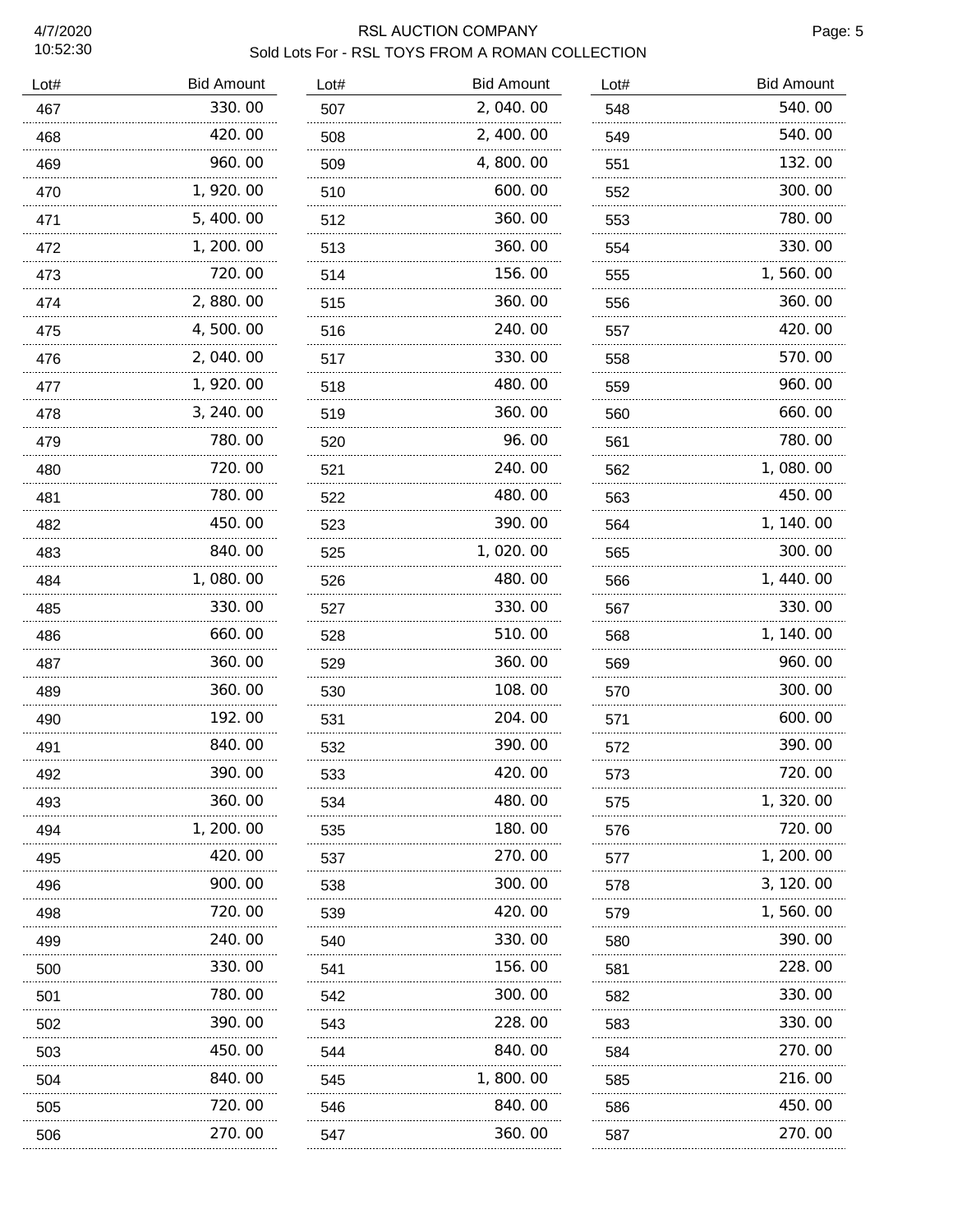# RSL AUCTION COMPANY **Page: 6** Sold Lots For - RSL TOYS FROM A ROMAN COLLECTION

| Lot# | <b>Bid Amount</b> | Lot# | <b>Bid Amount</b> | Lot# | <b>Bid Amount</b> |
|------|-------------------|------|-------------------|------|-------------------|
| 588  | 420.00            | 627  | 600.00            | 679  | 960.00            |
| 589  | 510.00            | 628  | 1, 920.00         | 680  | 900.00            |
| 590  | 360.00            | 629  | 330.00            | 681  | 450.00            |
| 591  | 3,600.00          | 630  | 270.00            | 682  | 480.00            |
| 592  | 180.00            | 631  | 480.00            | 684  | 720.00            |
| 593  | 300.00            | 632  | 360.00            | 685  | 330.00            |
| 594  | 180.00            | 633  | 156.00            | 686  | 168.00            |
| 595  | 270.00            | 634  | 270.00            | 687  | 390.00            |
| 596  | 330.00            | 635  | 300.00            | 688  | 840.00            |
| 597  | 240.00            | 636  | 780.00            | 689  | 600.00            |
| 598  | 330.00            | 637  | 180.00            | 690  | 660.00            |
| 599  | 360.00            | 638  | 360.00            | 691  | 660.00            |
| 600  | 480.00            | 639  | 156.00            | 692  | 570.00            |
| 601  | 660.00            | 641  | 240.00            | 694  | 1, 140. 00        |
| 602  | 780.00            | 642  | 2, 160.00         | 696  | 960.00            |
| 603  | 780.00            | 643  | 360.00            | 697  | 1, 440.00         |
| 604  | 600.00            | 644  | 360.00            | 698  | 132.00            |
| 605  | 1, 200. 00        | 645  | 2,040.00          | 699  | 5,700.00          |
| 606  | 660.00            | 646  | 450.00            | 700  | 270.00            |
| 607  | 720.00            | 647  | 420.00            | 701  | 240.00            |
| 608  | 840.00            | 648  | 1, 320.00         | 702  | 270.00            |
| 609  | 1,020.00          | 649  | 1, 320.00         | 703  | 420.00            |
| 610  | 420.00            | 650  | 4, 200. 00        | 704  | 192.00            |
| 611  | 1,080.00          | 652  | 450.00            | 705  | 330.00            |
| 612  | 1,560.00          | 653  | 780.00            | 706  | 132.00            |
| 613  | 390.00            | 655  | 1, 440.00         | 707  | 168.00            |
| 614  | 360.00            | 656  | 3, 120, 00        | 708  | 156. 00           |
| 615  | 540.00            | 657  | 840.00            | 709  | 144. 00           |
| 616  | 330.00            | 669  | 270.00            | 710  | 390.00            |
| 618  | 420.00            | 670  | 300.00            | 711  | 300.00            |
| 619  | 300.00            | 671  | 360.00            | 712  | 168.00            |
| 620  | 1,080.00          | 672  | 270.00            | 713  | 156.00            |
| 621  | 600.00            | 673  | 600.00            | 714  | 108.00            |
| 622  | 1, 020. 00        | 674  | 390.00            | 715  | 96.00             |
| 623  | 450.00            | 675  | 450.00            | 716  | 132.00            |
| 624  | 1, 680. 00        | 676  | 420.00            | 717  | 144. 00           |
| 625  | 960.00            | 677  | 390.00            | 718  | 270.00            |
| 626  | 510.00            | 678  | 420.00            | 719  | 120.00            |
|      |                   |      |                   |      |                   |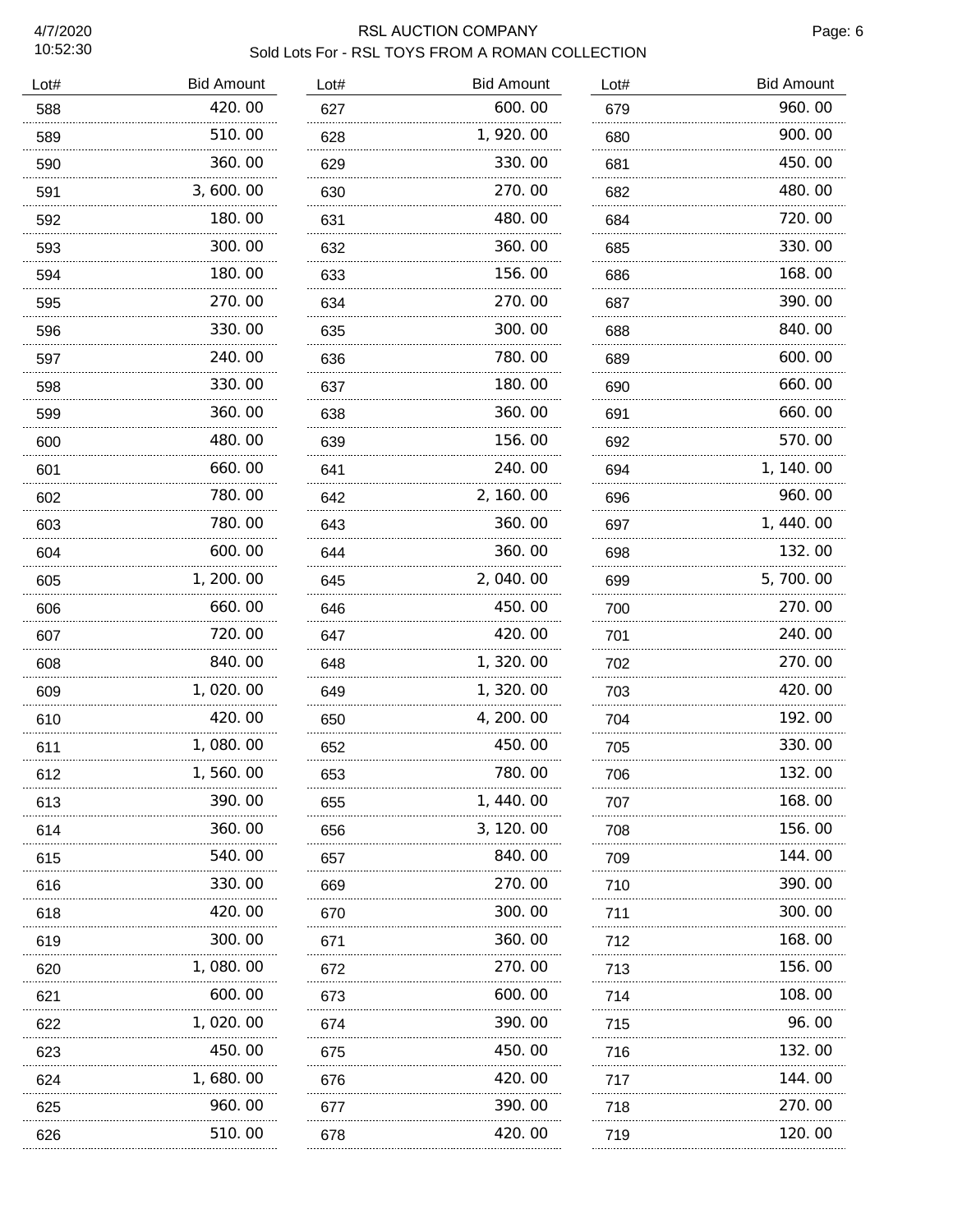#### RSL AUCTION COMPANY **Page: 7** Sold Lots For - RSL TOYS FROM A ROMAN COLLECTION

| <b>Bid Amount</b> | Lot#        | <b>Bid Amount</b> | Lot# | <b>Bid Amount</b> |
|-------------------|-------------|-------------------|------|-------------------|
| 360.00            | 759         | 180.00            | 797  | 600.00            |
| 120.00            | 760         | 156.00            | 798  | 780.00            |
| 360.00            | 761         | 270.00            | 799  | 480.00            |
| 156.00            | 762         | 570.00            | 800  | 480.00            |
| 216.00            | 763         | 600.00            | 801  | 600.00            |
| 360.00            | 764         | 330.00            | 802  | 570.00            |
| 60.00             | 765         | 780.00            | 803  | 480.00            |
| 96.00             | 766         | 780.00            | 804  | 420.00            |
| 192.00            | 767         | 720.00            | 805  | 1,020.00          |
| 120.00            | 768         | 600.00            | 806  | 420.00            |
| 330.00            | 769         | 540.00            | 807  | 510.00            |
| 84.00             | 770         | 900.00            | 808  | 840.00            |
| 480.00            | 771         | 1, 140.00         | 809  | 780.00            |
| 330.00            | 772         | 660.00            | 810  | 420.00            |
| 900.00            | 773         | 660.00            | 811  | 192.00            |
| 960.00            | 774         | 660.00            | 812  | 192.00            |
| 900.00            | 775         | 960.00            | 813  | 216.00            |
| 156.00            | 776         | 510.00            | 814  | 204.00            |
| 270.00            | 777         | 570.00            | 815  | 132.00            |
| 168.00            | 778         | 1,680.00          | 816  | 300.00            |
| 132.00            | 779         | 1, 140.00         | 817  | 270.00            |
| 180.00            | 780         | 510.00            | 819  | 204.00            |
| 144.00            | 781         | 3, 360.00         | 820  | 360.00            |
| 360.00            | 782         | 510.00            | 821  | 450.00            |
| 84.00             | 783         | 600.00            | 822  | 390.00            |
| 270.00            | 784         | 840.00            | 823  | 240.00            |
| 180.00            | 785         | 1, 680. 00        | 824  | 480.00            |
| 180.00            | 786         | 540.00            | 825  | 108.00            |
| 228.00            | 787         | 270.00            | 826  | 204.00            |
| 390.00            | 788         | 180.00            | 827  | 216.00            |
| 96.00             | 789         | 360.00            | 828  | 132.00            |
| 132.00            | 790         | 1,560.00          | 829  | 1, 200. 00        |
| 60.00             | 791         | 600.00            | 830  | 360.00            |
| 72.00             | 792         | 720.00            | 831  | 1, 140. 00        |
| 192.00            | 793         | 390.00            | 832  | 960. 00           |
| 228.00            | 794         | 780.00            | 833  | 480.00            |
| 204.00            | 795         | 1, 680. 00        | 834  | 660.00            |
| 300.00            | 796         | 2,040.00          | 835  | 900.00            |
|                   | .<br>.<br>. | .                 |      |                   |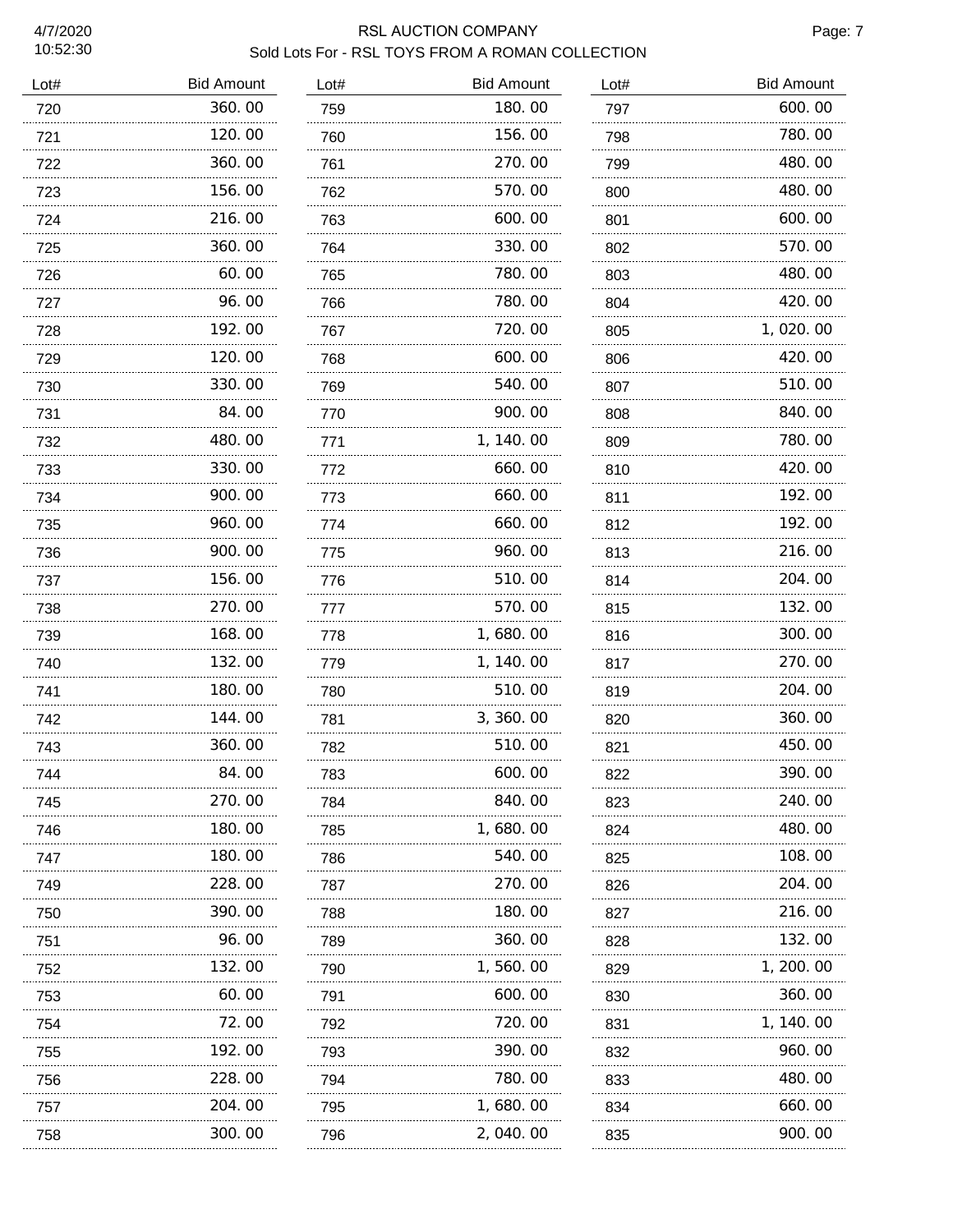#### RSL AUCTION COMPANY **Page: 8** Sold Lots For - RSL TOYS FROM A ROMAN COLLECTION

| Lot# | <b>Bid Amount</b> | Lot# | <b>Bid Amount</b> | Lot# | <b>Bid Amount</b> |
|------|-------------------|------|-------------------|------|-------------------|
| 836  | 780.00            | 877  | 120.00            | 915  | 96.00             |
| 837  | 450.00            | 878  | 570.00            | 916  | 156.00            |
| 840  | 132.00            | 879  | 228.00            | 917  | 192.00            |
| 841  | 390.00            | 880  | 180.00            | 918  | 420.00            |
| 842  | 270.00            | 881  | 840.00            | 919  | 720.00            |
| 843  | 660.00            | 882  | 216.00            | 920  | 132.00            |
| 844  | 360.00            | 883  | 420.00            | 921  | 450.00            |
| 845  | 270.00            | 884  | 156.00            | 922  | 132.00            |
| 847  | 1, 200. 00        | 885  | 660.00            | 924  | 240.00            |
| 848  | 2, 280.00         | 886  | 510.00            | 926  | 192.00            |
| 849  | 780.00            | 887  | 300.00            | 927  | 300.00            |
| 850  | 390.00            | 888  | 600.00            | 928  | 510.00            |
| 851  | 1, 140.00         | 889  | 192.00            | 929  | 270.00            |
| 852  | 300.00            | 890  | 510.00            | 930  | 480.00            |
| 853  | 168.00            | 891  | 1,800.00          | 931  | 330.00            |
| 854  | 132.00            | 892  | 720.00            | 932  | 156.00            |
| 855  | 330.00            | 893  | 720.00            | 933  | 510.00            |
| 856  | 240.00<br>.       | 894  | 450.00            | 934  | 450.00            |
| 857  | 168.00            | 895  | 720.00            | 935  | 600.00            |
| 858  | 300.00<br>.       | 896  | 390.00            | 936  | 1, 140.00         |
| 859  | 204.00            | 897  | 156.00            | 937  | 330.00            |
| 860  | 168.00            | 898  | 780.00            | 938  | 144.00            |
| 861  | 132.00            | 899  | 192.00            | 939  | 330.00            |
| 862  | 270.00            | 900  | 660.00            | 940  | 270.00            |
| 863  | 156.00            | 901  | 660.00            | 941  | 020.00            |
| 864  | 270.00            | 902  | 330.00            | 942  | 270.00            |
| 865  | 144.00            | 903  | 72.00             | 943  | 240.00            |
| 866  | 132.00            | 904  | 132.00            | 944  | 540.00            |
| 867  | 156.00            | 905  | 192.00            | 945  | 900.00            |
| 868  | 204.00            | 906  | 84.00             | 946  | 300.00            |
| 869  | 240.00            | 907  | 390.00            | 947  | 480.00            |
| 870  | 780.00            | 908  | 60.00             | 949  | 1, 440.00         |
| 871  | 240.00            | 909  | 660.00            | 950  | 510.00            |
| 872  | 228.00            | 910  | 660.00            | 951  | 2, 400.00         |
| 873  | 390.00            | 911  | 156.00            | 952  | 1, 920.00         |
| 874  | 270.00            | 912  | 240.00            | 953  | 3,900.00          |
| 875  | 300.00            | 913  | 204.00            | 954  | 96.00             |
| 876  | 108.00            | 914  | 270.00            | 955  | 72.00             |
|      |                   |      |                   |      |                   |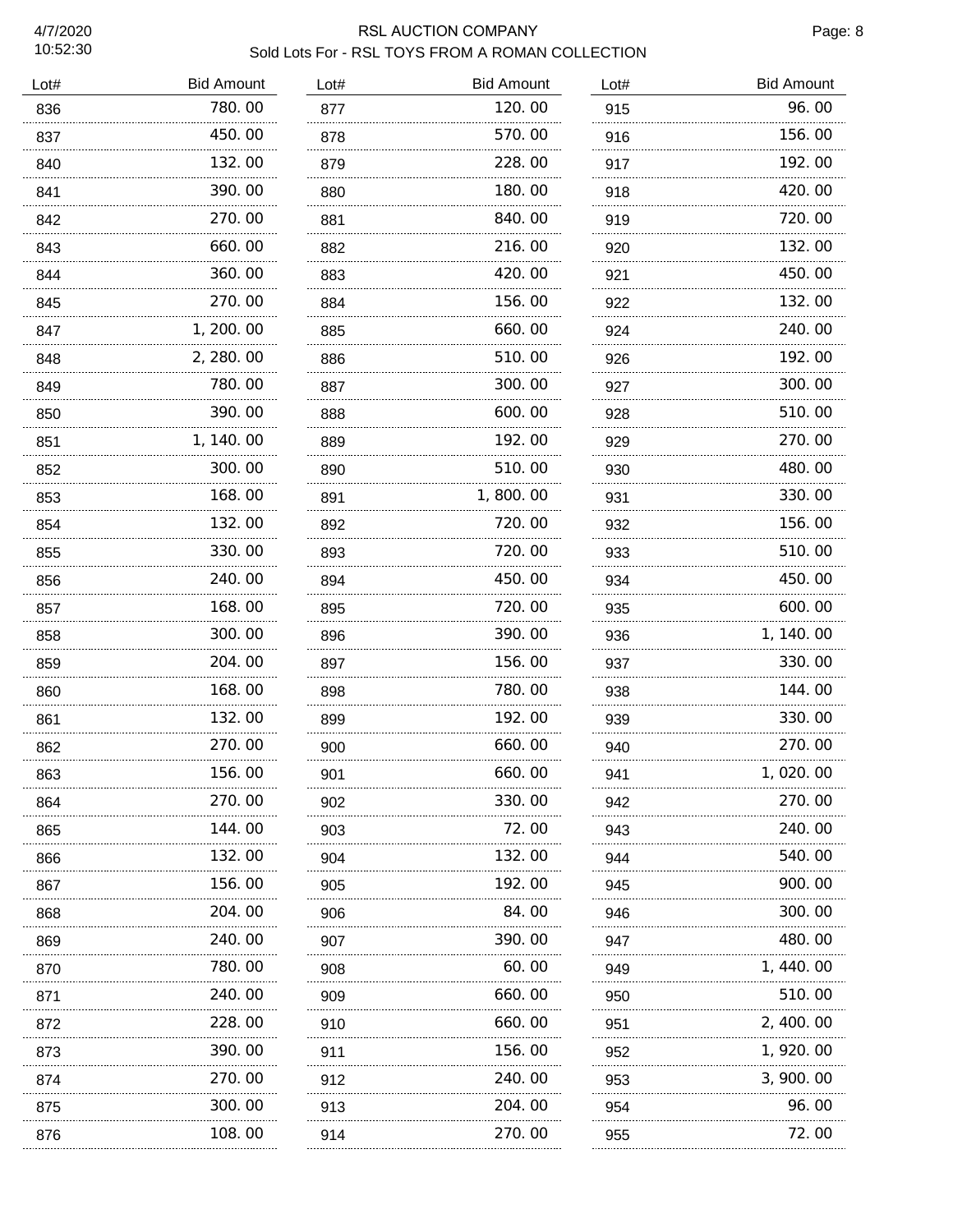#### RSL AUCTION COMPANY **Page: 9** Sold Lots For - RSL TOYS FROM A ROMAN COLLECTION

| Lot# | <b>Bid Amount</b> | Lot# | <b>Bid Amount</b> | Lot# | <b>Bid Amount</b> |
|------|-------------------|------|-------------------|------|-------------------|
| 956  | 132.00            | 1009 | 840.00            | 1055 | 1,800.00          |
| 957  | 132.00            | 1010 | 300.00            | 1056 | 510.00            |
| 958  | 108.00            | 1011 | 4,500.00          | 1057 | 1, 200. 00        |
| 960  | 96.00             | 1012 | 660.00            | 1058 | 2,520.00          |
| 961  | 216.00            | 1013 | 780.00            | 1059 | 900.00            |
| 962  | 108.00            | 1014 | 2,760.00          | 1060 | 1,080.00          |
| 963  | 2, 280.00         | 1015 | 720.00            | 1061 | 390.00            |
| 964  | 840.00            | 1016 | 1, 320.00         | 1063 | 192.00            |
| 965  | 720.00            | 1017 | 660.00            | 1064 | 1, 200. 00        |
| 966  | 1, 200, 00        | 1019 | 840.00            | 1065 | 5, 100. 00        |
| 967  | 510.00            | 1020 | 1,680.00          | 1066 | 3,000.00          |
| 968  | 300.00            | 1021 | 1,320.00          | 1067 | 3, 900. 00        |
| 970  | 1,320.00          | 1024 | 20, 400. 00       | 1068 | 1,560.00          |
| 971  | 570.00            | 1025 | 4, 200. 00        | 1069 | 1,800.00          |
| 972  | 270.00            | 1026 | 600.00            | 1070 | 2, 520.00         |
| 973  | 960.00            | 1028 | 660.00            | 1072 | 2,520.00          |
| 976  | 156.00            | 1029 | 7,800.00          | 1073 | 1, 200. 00        |
| 978  | 228.00            | 1030 | 2, 280.00         | 1074 | 1,020.00          |
| 979  | 108.00            | 1033 | 1, 440.00         | 1075 | 2, 280.00         |
| 980  | 120.00            | 1034 | 1, 200. 00        | 1076 | 900.00            |
| 982  | 240.00            | 1036 | 330.00            | 1077 | 2, 160. 00        |
| 983  | 480.00            | 1038 | 10, 200. 00       | 1078 | 8, 400. 00        |
| 984  | 660.00            | 1039 | 2,040.00          | 1079 | 2,040.00          |
| 985  | 600.00            | 1040 | 900.00            | 1080 | 1, 200. 00        |
| 988  | 450.00            | 1041 | 2, 280. 00        | 1081 | 1, 200. 00        |
| 990  | 510. 00           | 1042 | 4, 200. 00        | 1082 | 4, 500. 00        |
| 991  | 390.00            | 1043 | 3, 600. 00        | 1083 | 1, 140. 00        |
| 992  | 84. OO            | 1044 | 3, 600. 00        | 1084 | 660.00            |
| 993  | 144. 00           | 1045 | 3,000.00          | 1085 | 3, 480. 00        |
| 995  | 84. OO            | 1046 | 5,700.00          | 1086 | 1, 080. 00        |
| 996  | 300. 00           | 1047 | 600.00            | 1087 | 2, 400, 00        |
| 997  | 216.00            | 1048 | 1, 680. 00        | 1088 | 8, 400. 00        |
| 998  | 330.00            | 1049 | 600.00            | 1089 | 2, 400. 00        |
| 1001 | 360.00            | 1050 | 780.00            | 1090 | 19, 200. 00       |
| 1002 | 1, 140. 00        | 1051 | 660.00            | 1091 | 11, 400. 00       |
| 1003 | 900.00            | 1052 | 600. 00           | 1092 | 87, 000. 00       |
| 1007 | 330. 00           | 1053 | 720.00            | 1093 | 9,000.00          |
| 1008 | 450.00            | 1054 | 2, 280.00         | 1095 | 10, 800. 00       |
|      | .                 |      |                   |      |                   |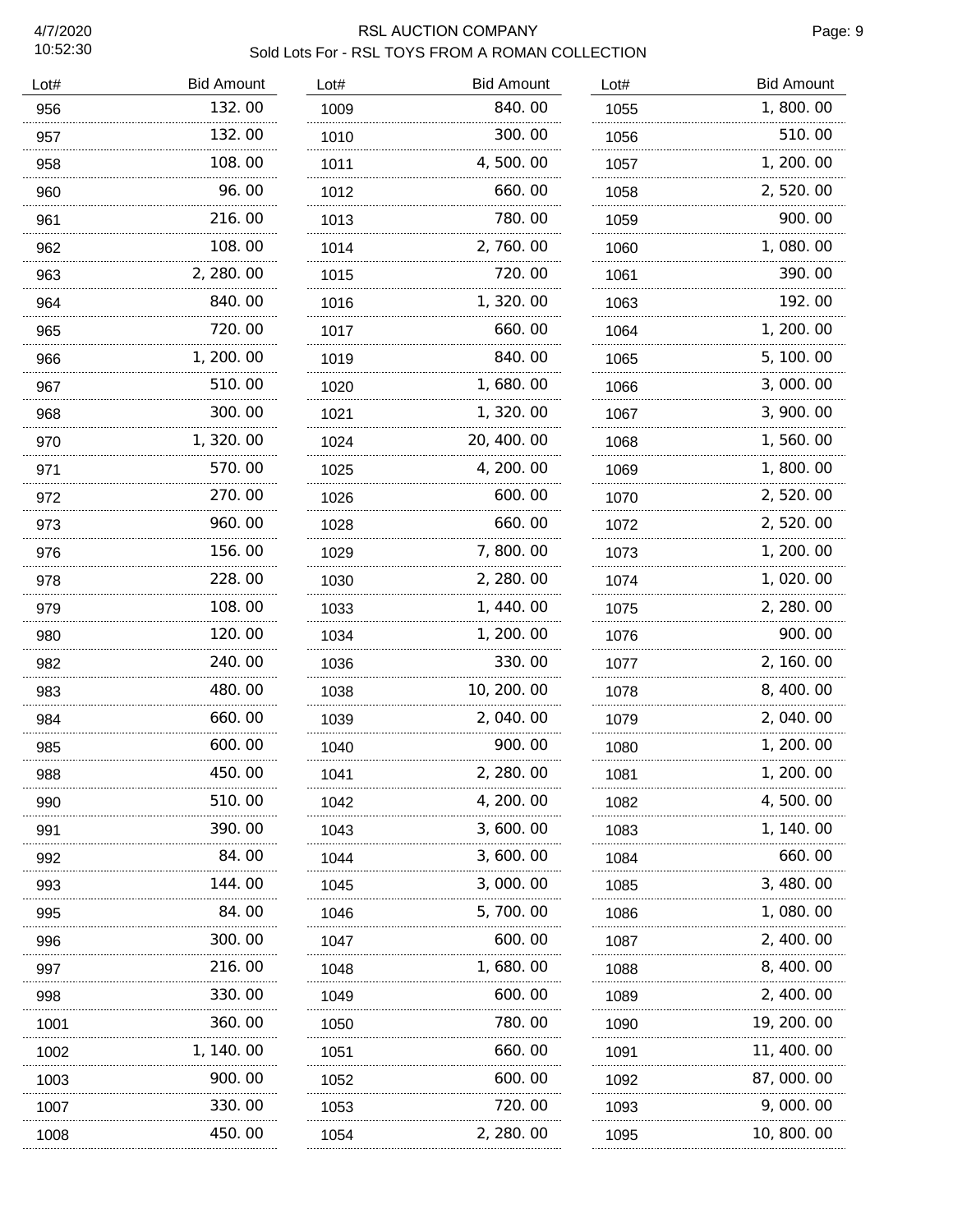# RSL AUCTION COMPANY **Page: 10** Sold Lots For - RSL TOYS FROM A ROMAN COLLECTION

| Lot# | <b>Bid Amount</b> | Lot# | <b>Bid Amount</b> | Lot# | <b>Bid Amount</b> |
|------|-------------------|------|-------------------|------|-------------------|
| 1096 | 6,000.00          | 1136 | 1,020.00          | 1176 | 1, 140.00         |
| 1098 | 5, 400.00         | 1137 | 300.00            | 1177 | 840.00            |
| 1099 | 9,600.00          | 1138 | 390.00            | 1178 | 900.00            |
| 1100 | 5,700.00          | 1139 | 270.00            | 1179 | 450.00            |
| 1101 | 3, 360.00         | 1141 | 960.00            | 1180 | 960.00            |
| 1102 | 2, 400.00         | 1143 | 510.00            | 1182 | 540.00            |
| 1103 | 10,800.00         | 1144 | 660.00            | 1183 | 1,020.00          |
| 1104 | 9,600.00          | 1145 | 300.00            | 1184 | 720.00            |
| 1105 | 3,000.00          | 1146 | 144.00            | 1185 | 420.00            |
| 1106 | 600.00            | 1147 | 450.00            | 1186 | 216.00            |
| 1107 | 3, 360.00         | 1148 | 450.00            | 1187 | 840.00            |
| 1108 | 9,600.00          | 1149 | 360.00            | 1188 | 330.00            |
| 1109 | 2, 280.00         | 1150 | 720.00            | 1189 | 570.00            |
| 1110 | 7,800.00          | 1151 | 840.00            | 1190 | 480.00            |
| 1112 | 2,880.00          | 1152 | 300.00            | 1191 | 300.00            |
| 1113 | 8,400.00          | 1153 | 780.00            | 1192 | 660.00            |
| 1114 | 3, 360.00         | 1154 | 660.00            | 1193 | 192.00            |
| 1115 | 4, 200. 00        | 1155 | 156.00            | 1194 | 480.00            |
| 1116 | 1, 320.00         | 1156 | 192.00            | 1195 | 228.00            |
| 1117 | 420.00            | 1157 | 144.00            | 1196 | 330.00            |
| 1118 | 510.00            | 1158 | 900.00            | 1197 | 720.00            |
| 1119 | 3,600.00          | 1159 | 510.00            | 1198 | 300.00            |
| 1120 | 216.00            | 1160 | 360.00            | 1201 | 390.00            |
| 1121 | 450.00            | 1161 | 330.00            | 1202 | 360.00            |
| 1122 | 270. 00           | 1162 | 228.00            | 1203 | 420.00            |
| 1123 | 660. 00           | 1163 | 450.00            | 1205 | 300.00            |
| 1124 | 300. 00           | 1164 | 330.00            | 1206 | 1, 020. 00        |
| 1125 | 270.00            | 1165 | 450.00            | 1207 | 3, 900. 00        |
| 1126 | 330.00            | 1166 | 420.00            | 1208 | 900.00            |
| 1127 | 720.00            | 1167 | 450.00            | 1209 | 390.00            |
| 1128 | 780. 00<br>.      | 1168 | 660.00            | 1210 | 270.00            |
| 1129 | 330.00            | 1169 | 840.00            | 1211 | 270.00            |
| 1130 | 570. 00<br>.      | 1170 | 1, 800. 00        | 1212 | 420, 00           |
| 1131 | 780. 00           | 1171 | 216.00            | 1213 | 540.00            |
| 1132 | 660. 00<br>.      | 1172 | 390.00            | 1214 | 204.00            |
| 1133 | 720. 00           | 1173 | 720.00            | 1216 | 270.00            |
| 1134 | 600.00            | 1174 | 1, 560. 00        | 1217 | 540.00            |
| 1135 | .<br>390. 00      | 1175 | 390.00            | 1218 | 360. 00           |
|      |                   |      |                   |      |                   |